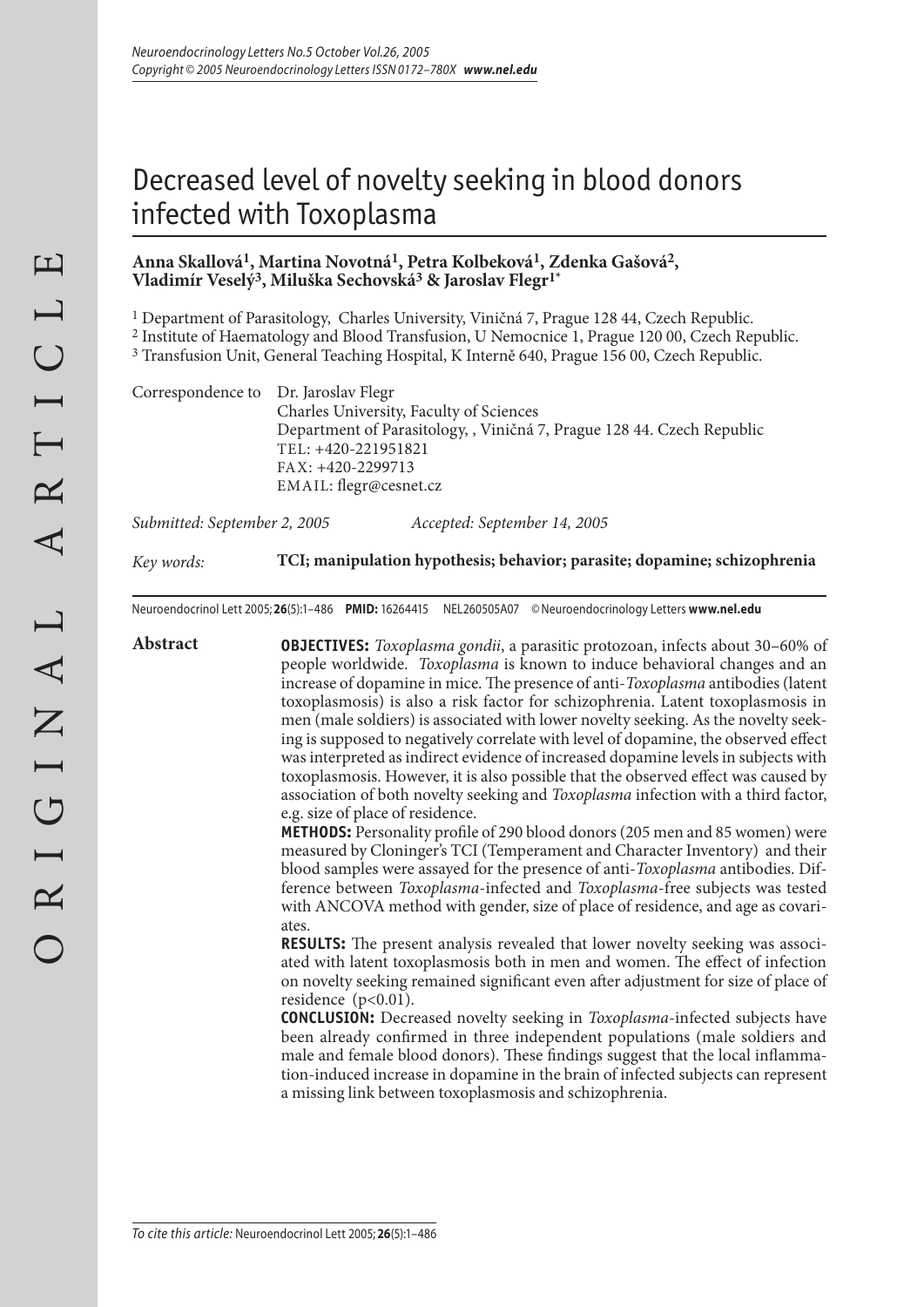#### **Abbreviations**

| <b>TCI</b>   | - temperament and character inventory |
|--------------|---------------------------------------|
| <b>ELISA</b> | - enzyme linked immunosorbent assay   |
| ANCOVA       | - analysis of covariance              |
| NS           | - novelty seeking                     |
| <b>CMV</b>   | - Cytomegalovirus                     |
| $IL-2$       | - interleukin 2                       |
| <b>CSF</b>   | - colony stimulating factor           |
|              |                                       |

## **Introduction**

The protozoan parasite *Toxoplasma gondii* specifically influences the behavior of intermediate hosts. Infected mice have impaired motor performance, deficits in learning capacity and memory, higher activity levels both in novel and familiar environments, lower ability of discriminating between familiar and novel surroundings, and longer reaction times. Infected rats have higher activity levels, lower neophobia, reduced learning capacity and reduced specific predator avoidance. For review see [46]. Humans with latent toxoplasmosis have significantly deteriorated psychomotor performance (prolonged simple reaction times) in comparison with *Toxoplasma*-negative subjects [22] and are at higher risk of traffic accidents [15]. Subjects with latent toxoplasmosis are known to show specific changes in some personality factors as measured by the16PF questionnaire [16, 19, 17] and Cloninger's TCI (Temperament and Character Inventory) [18]. Recently, changes in the TCI factor novelty seeking were used for monitoring possible shifts in dopaminergic activity in the brain of infected men [18]. Increase in dopamine levels in infected subjects was expected based on direct measurement of neurotransmitter levels in animals [39] and the reported positive correlation between schizophrenia and toxoplasmosis [30, 36, 26, 27, 49, 44] or risk factors of *Toxoplasma* infection [42, 41, 43]. The background level of dopamine in the basal ganglia is expected to negatively correlate with the psychobiological factor novelty seeking as measured with Cloninger's TCI questionnaire [7, 48, 37, 20, 21]. Therefore, lower novelty seeking in the subset of *Toxoplasma*-infected subjects was interpreted as an indirect indicator of increased dopamine levels in brain tissue. An important caveat of the study was a failure to adjust for size of place of residence. The risk of *Toxoplasma* infection in the Czech Republic is known to correlate negatively with size of place of residence [24]. Since several psychobiological factors, including novelty seeking, also seem to correlate with this variable, it is difficult to tell to what extent the negative correlation between novelty seeking and latent toxoplasmosis can be biased by the correlation between novelty seeking and size of place of residence and between size of place of residence and the risk of *Toxoplasma* infection. The previous study was performed on military conscripts (men). There are no data concerning relationship between toxoplasmosis and novelty seeking in women.

The main aim of the present study was to establish whether the psychological effect of latent toxoplasmosis was evident after adjustment for an important confounder, i.e. size of place of residence and can be detected both in men and women. For these purposes, 290 blood donors were tested for latent toxoplasmosis and examined with Cloninger's TCI questionnaire.

## **Materials and methods**

#### **Subjects**

During the thrombocyte separation sessions, about eight hundred donors of thrombocytes at the transfusion units of Institute of Haematology and Blood Transfusion, Prague and Zbraslav hospital, Prague were asked to voluntarily participate in the research project and to sign the informed consent form. Five hundred thirty one (about 70%) consented to provide their psychological data and provided 5 ml of blood for serological examination. They were given Cloninger TCI questionnaire and stamped envelope with address of department of parasitology at the Faculty of Science, Charles University. Two hundred ninety questionnaires (54.7%) were filled and returned to our address.

Reliable information on the size of place of residence was available for 270 subjects, divided into three categories: those living in villages and small cities (<10 thousand population), those living in larger cities (10–50 thousand population), those living in large cities (50–100 thousand population) and those living in the Czech capital, Prague (1.2 million population). The results of all analyses were virtually the same if the study subjects were divided into three categories (<10 thousand, 10–100 thousand, >100 thousand). For purpose of Log-linear analysis we divided the subjects to two categories <50 thousand and >50 thousand. The recruitment of subjects and the data handling was in accordance with current rules in Czech legislation.

## **Personality tests**

Personality testing was performed with TCI (Temperament and Character Inventory) [8] as translated by [25], with translation of two questions being modified and Cloninger's validation scale being substituted with Eysenck's Lie scale EP/R. The final questionnaire [35] contained all 238 TCI items and 12 Lie scale items. The subjects received written instructions to answer the YES or NO for particular items, depending on whether the sentence in the questionnaire characterized or did not characterize their usual and most probable behavior or feelings in the given situations.

#### **Immunological tests for toxoplasmosis**

All serological tests were carried out in the National Reference Laboratory for toxoplasmosis of the National Institute of Public Health, Prague. Specific anti*Toxoplasma* IgG and IgM antibody concentrations were determined by ELISA (IgG: SEVAC, Prague, IgM: TestLine, Brno), optimized for early detection of acute toxoplasmosis [34], and complement fixation test (CFT) (SEVAC, Prague) which is more sensitive and therefore more suitable for the detection of old *T. gondii* infections [45]. Titres of antibodies to *Toxoplasma* in sera were measured at dilutions between 1:8 and 1:1024. The subjects with negative results of IgM

 $\mathcal{D}_{\mathcal{L}}$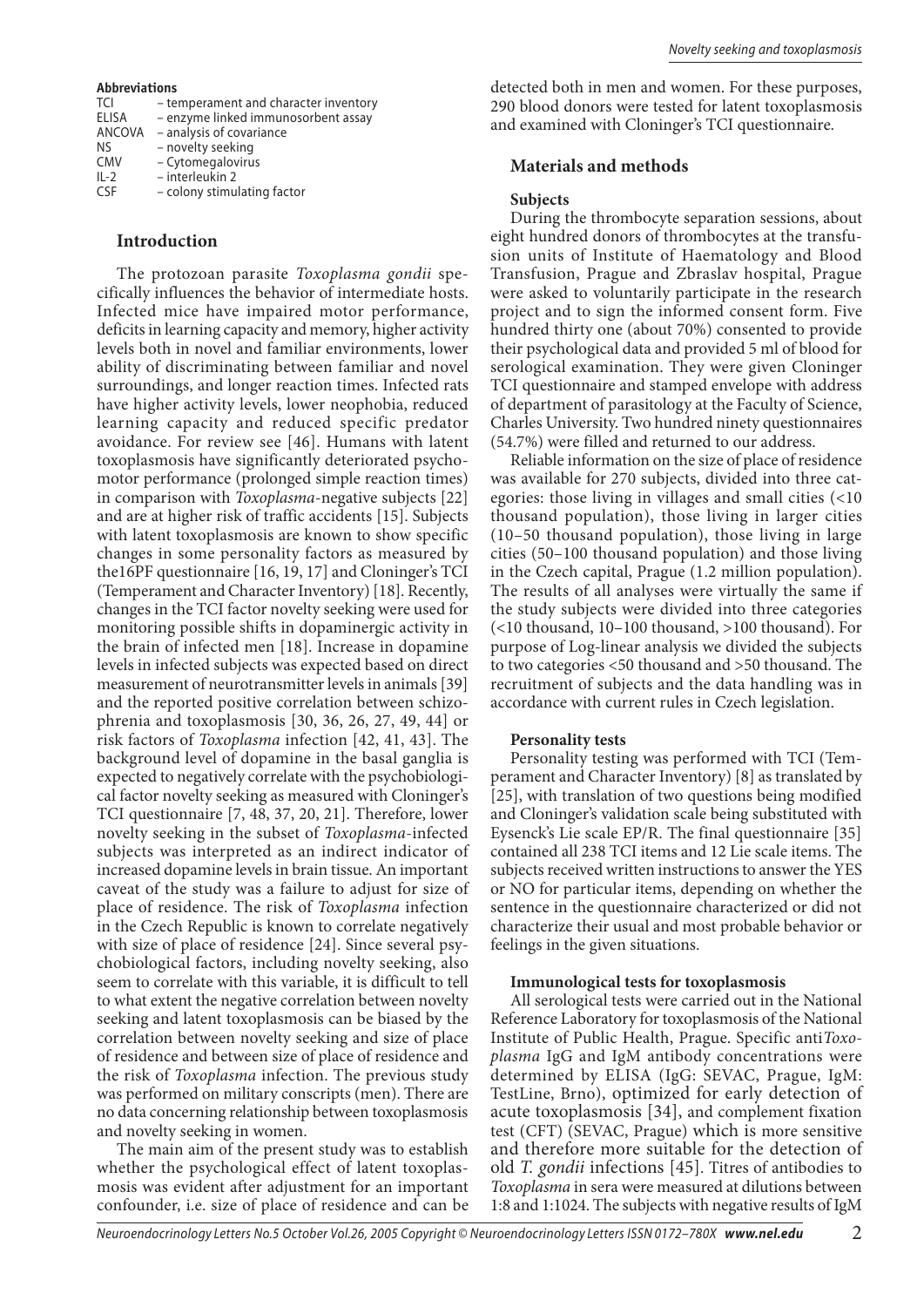ELISA (positivity index<0.9) and CFT titres higher than 1 : 8 were considered latent-toxoplasmosis positive.

## **Statistical analysis**

The Statistica® v.6.0 general linear models module was used for all statistical testing, i.e., for Log-linear analyses, ANCOVA and linear regression. The results of testing of ANCOVA assumptions, namely of the testing of normality of data distribution, normality of residuals and homogeneity of variances, were nonsignificant for all studied models.

# **Results**

Two hundred ninety blood donors (205 men and 85 women) were tested for specific immunity against *Toxoplasma*. The prevalence rates of *Toxoplasma* infections in men and women were 34.1% and 27.1%, respectively. Log-linear analysis of the categorical factors *Toxoplasma* infection, gender, and size of place of residence revealed only one significant interaction, namely decreased prevalence of toxoplasmosis in inhabitants of large cities (Chi2=4.71, df=1, p=0.030). Results of ANCOVA showed that *Toxoplasma* infection was associated with lower novelty seeking scores, *Fig.1* (F1,254=6.922, p=0.009, factors: gender, size of place of residence, age). *Toxoplasma* infection was also associated with lower self-transcendence scores (12.8 vs. 14.5, F1,254=5.18, p=0.024, nonsignificant after Bonferroni correction for multiple statistical tests). The results also showed significant interaction between gender and *Toxoplasma* infections with respect to reward dependence (F1,254=4.07, p=0.045, nonsignificant after Bonferroni correction for multiple statistical tests), *Fig.2*. For the particular subfacets responsible for the effects see the *Table 1*. The effects of toxoplasmosis on personality traits were stronger in women then in men

**Table 1.** Difference between *Toxoplasma*-negative and *Toxoplasma*-positive subjects in TCI factors. Last two columns show the results of ANCOVA with size of living place, gender, and age and *Toxoplasma* infection as the independent factors.

| <b>TCI facets and subfacets</b>          | <b>Toxo negative</b> |           | <b>Toxo positive</b> |                   |        |       |
|------------------------------------------|----------------------|-----------|----------------------|-------------------|--------|-------|
|                                          | М                    | <b>SD</b> | M                    | <b>SD</b>         | F1,254 | P     |
| Novelty seeking (NS)                     | 19.82                | 6.11      | 17.53                | 5.92              | 6.92   | 0.009 |
| Harm Avoidance (HA)                      | 14.69                | 6.47      | 15.22                | $\overline{5.92}$ | 0.06   | 0.812 |
| Reward Dependence (RD)                   | 14.95                | 3.56      | 14.97                | 3.66              | 0.05   | 0.821 |
| Persistence (PE)                         | 4.52                 | 2.03      | 4.39                 | 1.97              | 0.11   | 0.739 |
| Self-directedness (SD)                   | 26.66                | 6.97      | 28.38                | 7.20              | 3.66   | 0.057 |
| Cooperativeness (CO)                     | 29.10                | 6.03      | 28.97                | 5.40              | 0.03   | 0.857 |
| Self-transcendence (ST)                  | 14.43                | 6.03      | 12.77                | 5.53              | 5.18   | 0,024 |
| Lie score                                | 3.98                 | 2.06      | 4.32                 | 1.94              | 1.59   | 0.209 |
| <b>Exploration Excitability NS1)</b>     | 5.60                 | 2.42      | 5.01                 | 2.31              | 2.38   | 0.124 |
| Impulsiveness (NS2)                      | 4.52                 | 1.88      | 4,01                 | 1.82              | 2.73   | 0.100 |
| Extravagance (NS3)                       | 5.22                 | 2.39      | 4.52                 | 2.44              | 3.78   | 0.053 |
| Disorderliness (NS4)                     | 4.48                 | 2.11      | 3.91                 | 2.18              | 3.73   | 0.055 |
| Worry/pessimism (HA1)                    | 4.45                 | 2.32      | 5.03                 | 2.12              | 3.04   | 0.083 |
| Fear of Uncertainty (HA2)                | 3.57                 | 1.87      | 3.51                 | 1.77              | 0.30   | 0.587 |
| Shyness (HA3)                            | 4.00                 | 2.36      | 3.94                 | 2.20              | 0.20   | 0.657 |
| Fatigability (HA4)                       | 2.68                 | 2.10      | 2.73                 | 1.94              | 0.04   | 0.848 |
| Sentimentality (RD1)                     | 6.35                 | 1.97      | 6.43                 | 2.20              | 0.01   | 0.905 |
| Attachment (RD3)                         | 4.97                 | 1,85      | 4.77                 | 2.09              | 0.41   | 0.521 |
| Dependence (RD4)                         | 3.63                 | 1.31      | 3.76                 | 1.30              | 0.33   | 0.569 |
| Responsibility (SD1)                     | 5.24                 | 1.82      | $\overline{5.74}$    | 1.47              | 5.40   | 0.021 |
| Purposefulness (SD2)                     | 4.75                 | 1.83      | 4.97                 | 1.97              | 0.84   | 0.360 |
| Resourcefulness (SD3)                    | 3.60                 | 1.41      | 3.50                 | 1.36              | 0.38   | 0.536 |
| Self-Acceptance (SD4)                    | 5.79                 | 2.62      | 6.05                 | 2.85              | 0.65   | 0.419 |
| Enlightened 2 <sup>nd</sup> Nature (SD5) | 7.30                 | 2.52      | 8.13                 | 2.50              | 6.77   | 0.010 |
| Acceptance (CO1)                         | 6.41                 | 1.57      | 6.44                 | 1.55              | 0.03   | 0.860 |
| Empathy (CO2)                            | 4.39                 | 1.60      | 4.08                 | 1.32              | 1.93   | 0.166 |
| Helpfulness (CO3)                        | 6.30                 | 1.27      | 6.39                 | 1.22              | 0.80   | 0.372 |
| Compassion vs Revenge (CO4)              | 6.46                 | 2.66      | 6.39                 | 2.84              | 0.17   | 0.678 |
| <b>Integrated Conscience (CO5)</b>       | 5.55                 | 1.43      | 5.67                 | 1.38              | 0.26   | 0.613 |
| Self-Forgetfulness (ST1)                 | 6.09                 | 2.38      | 5.47                 | 2.41              | 4.64   | 0.032 |
| Transpersonal Identification (ST2)       | 2.99                 | 1.90      | 2.70                 | 1.81              | 1.89   | 0.170 |
| Spiritual Acceptance (ST3)               | 5.35                 | 3.26      | 4.60                 | 2.93              | 3.36   | 0.068 |

*Neuroendocrinology Letters No.5 October Vol.26, 2005 Copyright © Neuroendocrinology Letters ISSN 0172–780X www.nel.edu*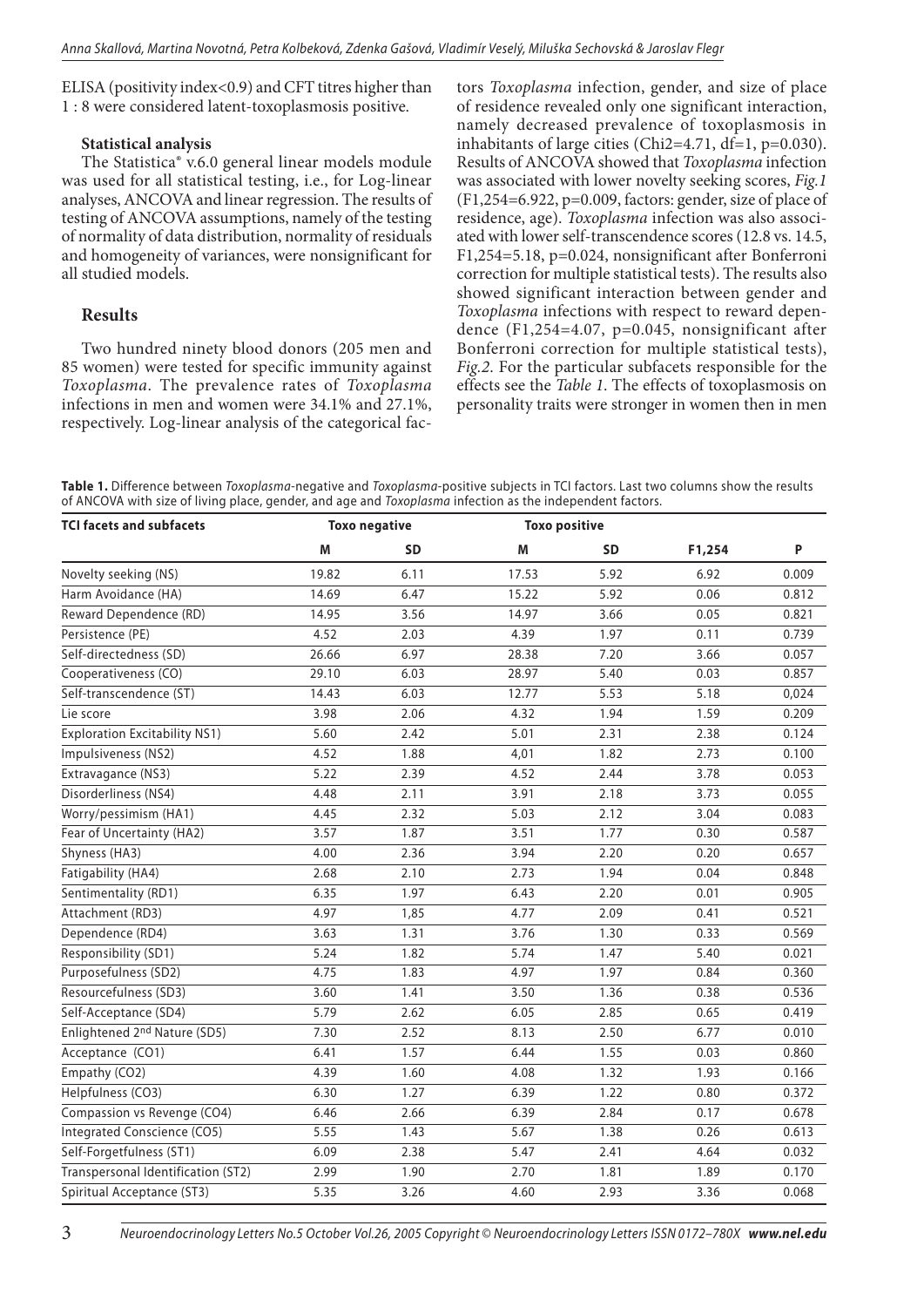

**Figure 1.** Novelty seeking in blood donors infected with *Toxoplasma gondii*.



**Figure 2.** Reward dependence in blood donors infected with *Toxoplasma gondii*.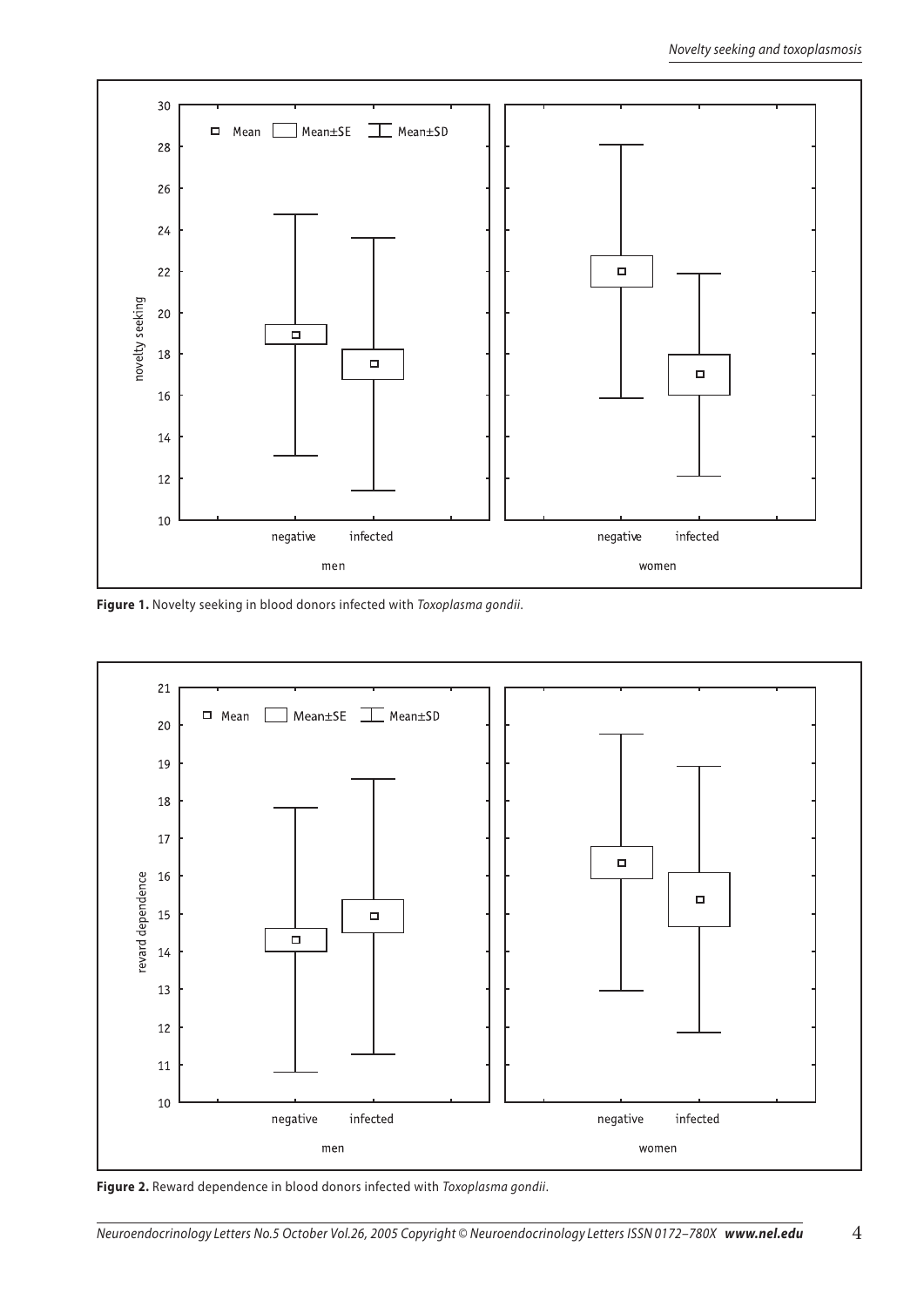(novelty seeking: men p=0.099, women p=0.021, self transcendence: men p=0.14, women p=0.038).

Previous studies showed that novelty seeking scores negatively correlated with concentration of specific anti-*Toxoplasma* antibodies in *Toxoplasma*-infected subjects. Here, we find no correlation between personality factors and concentration of anti-*Toxoplasma* antibodies.

# **Discussion**

Our results confirmed that *Toxoplasma*-infected subjects, both men and women, had lower scores in the psychobiological factor novelty seeking than the *Toxoplasma*-free subjects. The lower values of all four NS subscales (NS1-NS4) suggest that the *Toxoplasma*infected subjects have on average little or no need for novel stimulation, prefer familiar places, people, and situations, are more reflective, tend to require more detailed information when making an opinion and are not easily distracted. *Toxoplasma*-infected subjects are also more reserved, slow, controlled; they do not waste their energy and feelings. They tend to be organized, methodical, and prefer activities with strict rules and regulations.

In the contrast to previous study that showed slightly increased level of self-transcendency we found here lowered level of this factor in the infected subjects. Subjects with low level of self-transcendency are more rational and materialistic, have lower spirituality, self-identification with nature or cosmos. The opposite influence of toxoplasmosis on the same personality factors in different experimental sets (men vs. women, students vs. military conscripts) was already reported in previous studies. We suppose that the overcompensation of toxoplasmosis induced-change as part of ego-defense mechanism can cause that some people (for example women, residents of small cities) behave in the opposite way to their natural drive commands. Differences in five other TCI personality factors and in Eysenck Lie score were not significant after the effects of confounding variables were controlled. Lower number of subjects in the present experimental set, 290 men and women vs. 857 men in previous study, was probably responsible for failure to find any correlation between novelty seeking and concentration (titre) of anti-*Toxoplasma* antibodies in the infected subject.

Based on a case-control study, it is not possible to tell whether there is a causal relation between two statistically associated factors (e.g. infection and lower novelty seeking scores) or to determine the direction of such a relation. Theoretically, the infection could induce personality changes, personality factors may have influenced the risk of infection and possibly a third factor, such as the socioeconomic status, may have played a role in both personality factors and the risk of infection. In our view, however, the most parsimonious explanation is that the infection, more precisely the presence of pathogens in the brain of infected subjects, induces changes in neurotransmitter levels, causing in turn changes in TCI personality factors. This hypothesis is based on several lines of indirect evidence:

a) Two different neurotropic pathogens, protozoon *Toxoplasma gondii* and Human Cytomegalovirus (CMV), with quite different life cycles and transmission routes are associated with the same psychobiological effect, namely with decrease of novelty seeking [31]. This makes the existence of a third factor responsible for both lower novelty seeking scores and higher risk of infection rather unlikely. Moreover, the existence of such a factor would cause a statistical association between *Toxoplasma* and CMV infections. However, CMV infection was detected with equal frequency among *Toxoplasma*-free and *Toxoplasma*-infected subjects [31].

b) The existence of correlation between novelty seeking scores and levels of specific anti-*Toxoplasma* antibodies was observed on previous studies [18, 31]. Such a correlation between the intensity of personality change and specific immunity could hardly be found if novelty seeking would influence the risk of infection or if an unknown factor would independently influence both novelty seeking and the risk of infection.

c) A decrease in neophilia, probably caused by lower ability of discriminating between familiar and novel surroundings, was also observed in mice experimentally infected with *Toxoplasma*. Therefore, the direction of the causal relation between novelty seeking-related behavioral changes and *Toxoplasma* infections has already been experimentally established in rodents.

d) Lower novelty seeking scores are expected to correlate with the background level of dopamine in the basal ganglia [7, 48, 37, 20, 21]. The increased level of dopamine was indeed observed in mice experimentally infected both with *Toxoplasma* [40] and CMV [32].

The specific neurological mechanism underlying the association between the infections and novelty seeking was not the subject of the present study. The available results of neuroimmunological studies, however, suggest that several cytokines engaged in inflammation processes, like interleukins 1, 2 and 6, directly influence the level and turnover of many neuromodulators, including dopamine [13, 23, 3, 51]. An extremely low concentration of interleukin 2 (IL-2) is able to potentiate dopamine release evoked by number of different stimuli, including K+ depolarization in mesencephalic cell cultures [2] and striatal slices [33]. Injections of IL-2 into the rat striatum have been shown to induce turning behaviors in rats that are typical of perturbation of the dopaminergic system [10] and subcutaneously administered IL-2 significantly increases locomotor activity of mice in the elevated plus-maze test [33]. Serious neuropsychiatric side effects demanding acute intervention regularly occur in oncological patients treated with IL-2 and lymphokine-activated killer cells [11, 47, 33]. Dormant forms of *Toxoplasma* and CMV persist in the brain of infected individuals for many years. The activation of acute disease in immunocompromised patients and immunohistochemical data obtained on mice [9] suggest that under normal conditions both diseases are kept in latent form by the host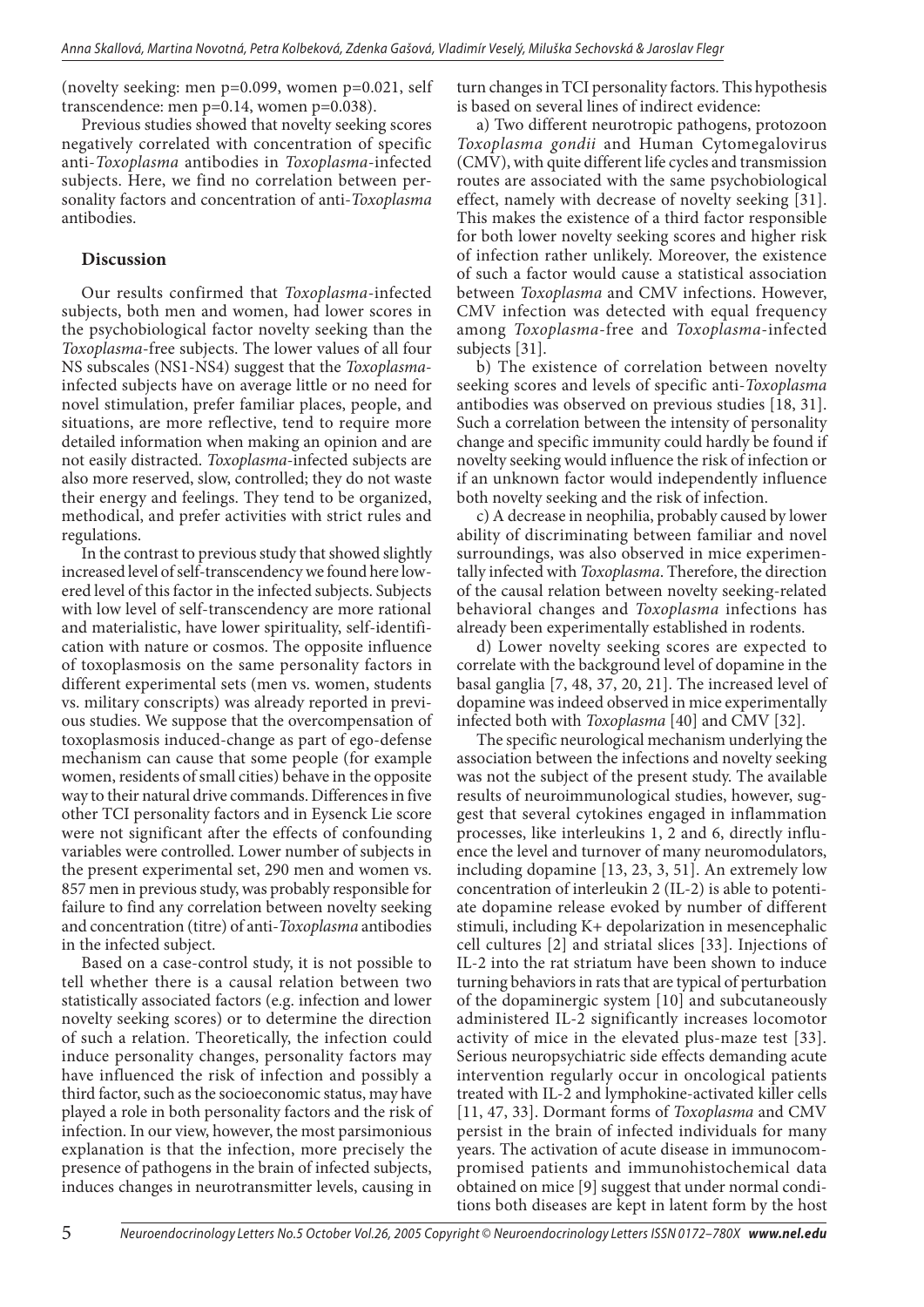immune system. Local immune processes in the brain of subjects with latent infections are probably accompanied by local disturbances in particular cytokine levels [4, 38, 12, 5, 14]. This can influence the background level of neuromodulators and secondarily some of the psychobiological factors.

It has been reported repeatedly that both toxoplasmosis and contact with cat, the definitive host of *Toxoplasma gondii*, are associated with higher risk of schizophrenia [30, 36, 26, 27, 49, 44, 42, 41, 43]. The background level of dopamine is supposed to play an important role in etiology of schizophrenia [50, 6, 38] and autoimmune-like effects on the dopamine system have been proposed as a possible mechanism involved in the pathogenesis of schizophrenia and Parkinson's disease [1]. Clinical investigations have detected increased levels of IL-2 in the CSF of schizophrenic patients manifesting symptoms of psychosis [28, 29]. It can be speculated that the local inflammation-induced increase in dopamine in the brain of infected subjects can be in fact the missing link between schizophrenia and *Toxoplasma* infection.

## **Acknowledgements**

This research was supported by Grant Agency of Czech Republic (406/05/0097) and the Czech Ministry of Education (grant 0021620828).

#### REFERENCES

- 1 Abramsky O, Litvin Y. Automimmune response to dopaminereceptor as a possible mechanism in the pathogenesis of Parkinson's disease and schizophrenia. Perspect Biol Med 1978; **22**:104–14.
- 2 Alonso R, Chaudieu I, Diorio J, Krishnamurthy A, Quirion R, Boksa P. Interleukin-2 modulates evoked release of [3H]dopamine in rat cultured mesencephalic cells. J Neurochem 1993; **61**:1284– 90.
- 3 Araujo DM, Lapchak PA, Collier B, Quirion R. Localization of interleukin-2 immunoreactivity and interleukin-2 receptors in the rat brain: interaction with the cholinergic system. Brain Res 1989; **498**:257–66.
- 4 Arsenijevic D, Girardier L, Seydoux J, Chang HR, Dulloo AG. Altered energy balance and cytokine gene expression in a murine model of chronic infection with *Toxoplasma gondii*. Am J Physiol-Endoc M 1997; **35**:908–17.
- 5 Cai GF, Radzanowski T, Villegas EN, Kastelein R, Hunter CA. Identification of STAT4-dependent and independent mechanisms of resistance to *Toxoplasma gondii*. J Immunol 2000; **165**:2619–27.
- 6 Carlsson A. The current status of the dopamine hypothesis of schizophrenia. Neuropsychopharmacology 1988; **1**:179–86.
- 7 Cloninger CR. The genetics and psychobiology of the seven-factor model of personality. In: Silk KR, editor. Biology of Personality Disorders. Washington DC: American Psychiatric Press, 1998. p. 63–92.
- 8 Cloninger CR, Przybeck TR, Svrakic DM, Wetzel RD. The temperament and character inventory (TCI): a guide to its development and use. St. Louis: Washington University Press, 1994.
- 9 Conley FK, Jenkins KA. Immunohistological study of the anatomic relationship of Toxoplasma antigens to the inflammatory response in the brains of mice chronically infected with *Toxoplasma gondii*. Infect Immun 1981; **31**:1184–92.
- 10 De Sarro GB, Masuda Y, Ascioti C, Audino MG, Nistico G. Behavioural and ECoG spectrum changes induced by intracerebral infusion of interferons and interleukin 2 in rats are antagonized by naloxone. Neuropharmacology 1990; **29**:167–79.
- 11 Denicoff KD, Rubinow DR, Papa MZ, Simpson C, Seipp CA, Lotze MT, et al. The neuropsychiatric effects of treatment with interleukin-2 and lymphokine-activated killer cells. Ann Intern Med 1987; **107**:293–300.
- 12 Denkers EY, Gazzinelli RT. Regulation and function of T-cell-mediated immunity during *Toxoplasma gondii* infection. Clin Microbiol Rev 1998; **11**:569–88.
- 13 Dunn AJ. Systemic interleukin-1 administration stimulates hypothalamic norepinephrine metabolism parallelling the increased plasma corticosterone. Life Sci 1988; 43:429–35.
- 14 Fischer HG, Reichmann G. Brain dendritic cells and macrophages/ microglia in central nervous system inflammation. J Immunol 2001; **166**:2717–26.
- 15 Flegr J, Havlicek J, Kodym P, Maly M, Smahel Z. Increased risk of traffic accidents in subjects with latent toxoplasmosis: a retrospective case-controlstudy. BMC Infect Dis 2002; 2:art-11.
- 16 Flegr J, Hrdy I. Influence of chronic toxoplasmosis on some human personality factors. Folia Parasitol 1994; **41**:122–6.
- 17 Flegr J, Kodym P, Tolarova V. Correlation of duration of latent *Toxoplasma gondii* infection with personality changes in women. Biol Psychol 2000; **53**:57–68.
- 18 Flegr J, Preiss M, Klose J, Havlicek J, Vitakova M, Kodym P. Decreased level of psychobiological factor novelty seeking and lower intelligence in men latently infected with the protozoan parasite *Toxoplasma gondii* Dopamine, a missing link between schizophrenia and toxoplasmosis? Biol Psychol 2003; **63**:253– 68.
- 19 Flegr J, Zitkova S, Kodym P, Frynta D. Induction of changes in human behaviour by the parasitic protozoan *Toxoplasma gondii*. Parasitology 1996; **113**:49–54.
- 20 Gerra G, Zaimovic A, Timpano M, Zambelli U, Begarani M, Marzocchi GF, et al. Neuroendocrine correlates of temperament traits in abstinent opiate addicts. J Subst Abuse 2000; **11**:337– 54.
- 21 Hansenne M, Pinto E, Pitchot W, Reggers J, Scantamburlo G, Moor M, et al. Further evidence on the relationship between dopamine and novelty seeking: a neuroendocrine study. Person Individ Diff 2002; **33**:967–77.
- 22 Havlicek J, Gasova Z, Smith, AP, Zvara K, Flegr J. Decrease of psychomotor performance in subjects with latent 'asymptomatic' toxoplasmosis. Parasitology 2001; **122**:515–20.
- 23 Kabiersch A, del Rey A, Honegger CG, Besedovsky HO. Interleukin-1 induces changes in norepinephrine metabolism in the rat brain. Brain Behav Immun 1988; **2**:267–74.
- 24 Kodym P, Malý M, Svandová E, Lekatková H, Badoutová M, Vlková J, et al. Toxoplasma in the Czech Republic 1923-1999: first case to widespread outbreak. Int J Parasitol 2000; **30**:11–8.
- 25 Kožený J, Tisanská L. Formální vlastnosti dotazníku TCI testované na datech adolescentů. Českos Psychol 1998; **42**:75–83.
- 26 Kramer W. Frontiers of neurological diagnosis in acquired toxoplasmosis. Psych Neurol Neuroch 1966; **69**:43–64.
- 27 Ladee GA, Scholten JM, Meyes FEP. Diagnostic problems in psychiatry with regard to acquired toxoplasmosis. Psych Neurol Neuroch 1966; **69**:65–82.
- 28 Licinio J, Seibyl JP, Altemus M, Charney DS, Krystal JH. Elevated CSF levels of interleukin-2 in neuroleptic-free schizophrenic patients. Am J Psychiatry 1993; **150**:1408–10.
- 29 McAllister CG, van Kammen DP, Rehn TJ, Miller AL, Gurklis J, Kelley ME, et al. Increases in CSF levels of interleukin-2 in schizophrenia: effects of recurrence of psychosis and medication status. Am J Psychiatry 1995; **152**:1291–7.
- 30 Minto A, Roberts FJ. The psychiatric complications of toxoplasmosis. Lancet 1959; 1180–2.
- 31 Novotná M, Hanusova J, Klose J, Preiss M, Havlicek J, Roubalová K, Flegr J. Probable neuroimmunological link between Toxoplasma and cytomegalovirus infections and personality changes in the human host. BMC Infect Dis 2005; **5**: art 54.
- 32 O'Kusky JR, Boyes BE, Walker DG, McGeer EG. Cytomegalovirus infection of the developing brain alters catecholamine and indoleamine metabolism. Brain Res 1991; **559**:322–30.
- 33 Petitto JM, McCarthy DB, Rinker CM, Huang Z, Getty T. Modulation of behavioral and neurochemical measures of forebrain dopamine function in mice by species-specific interleukin-2. J Neuroimmunol 1997; **73**:183–90.
- 34 Pokorný J, Fruhbauer Z, Poledňáková S, Sýkora J, Zástěra M, Fialová D. Stanovení antitoxoplasmických protilatek IgG netodou